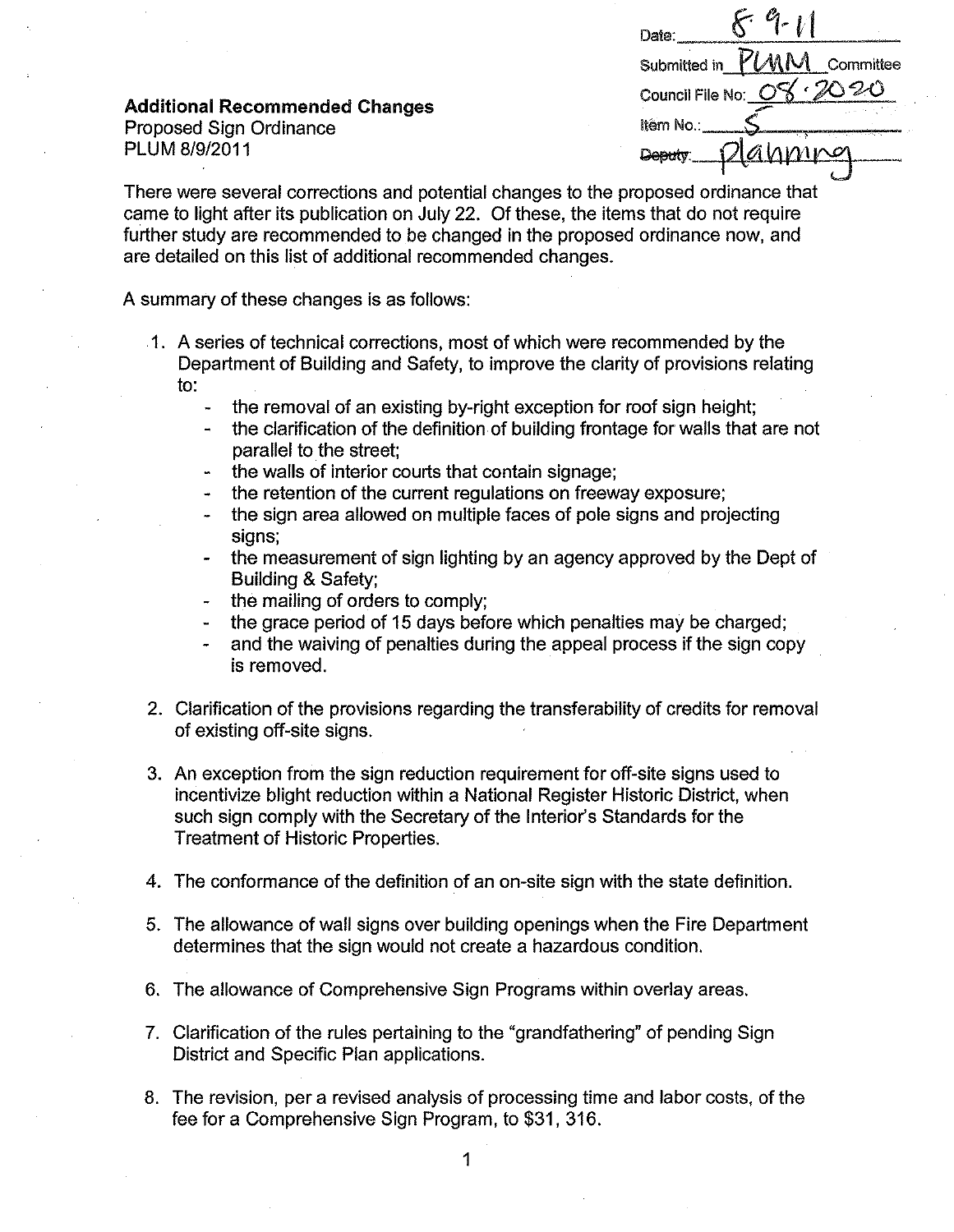The recommended changes, in detail, are as follows:

1. Section 13.11 C:

Amend paragraph 4 to read:

4. Credits for removal of an off-site signs shall be awarded to the owner of the property owner from which the off-site sign has been removed. Such credits can then be used to acquire rights to establish new off-site signage. The holder of sign credits may transfer them to another person or entity.

Add a new paragraph 5 to read:

5. Sign reduction shall not be required in "SN" Sign Districts where offsite sign rights are being used to incentivize blight reduction through the rehabilitation of buildings within a National Register Historic District and approved signs are determined by the City's Office of Historic Resources to comply with the Secretary of the Interior's Standards for the Treatment of Historic Properties. In such Sign Districts, off-site sign rights may be granted only after the completion of a rehabilitation project, as that term is defined in the ordinance that creates the Sign District.

2. Add a new Section 4 to the proposed ordinance, and renumber subsequent Sections accordingly. Section 4 shall read:

Paragraph (c) of Subdivision 3 of Subsection B of Section 12.21.1 of the Los Angeles Municipal Code is deleted.

- 3. Section14.4.2, Definitions. Add the following language to the definition of building frontage:
	- **Building Frontage.** The projection of the exterior building walls upon the street used for street frontage, as measured perpendicular to the edge of the street. For walls that are not parallel to the street. the building frontage shall be measured along the wall that. other than open parking spaces. has direct and unimpeded access to the street.
	- **On-Site Sign.** A sign that is used exclusively to advertise business conducted or services rendered or goods produced or sold on the lot upon which the sign is placed.
- 4. Section14.4.3.A, Scope: Change the last sentence of the "Exception" paragraph to read: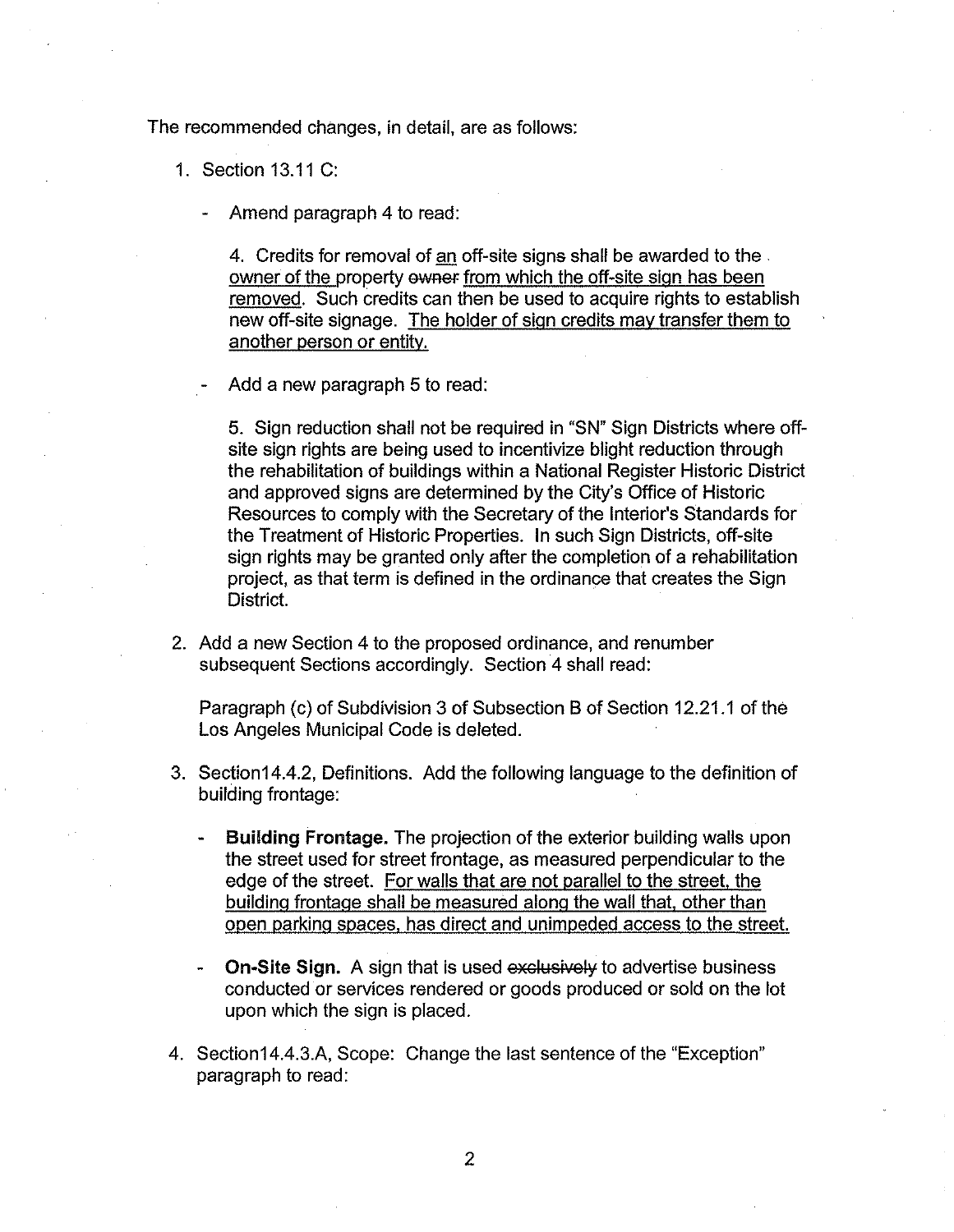EXCEPTION: Signs or sign support structures shall not be considered exterior if they face an interior court bounded on all sides by one or more nontranslucent buildings or walls on the property, and no sign is higher than any of the surrounding buildings or walls. Surrounding walls may have necessary openings for ingress and egress provided the sign is not or is visible from any public right of way or adjacent property.

- 5. Section 14.4.5, Freeway Exposure: The language for this section should be exactly the same as the current code.
- 6. Section 14.4.8, Projecting Signs: Change the last clause of Paragraph B1 to read:

The sign area of projecting signs visible to the same direction of traffic shall not exceed 25 square feet plus 1.5 square feet for each foot of street frontage on which the signs are located, up to a maximum sign area of 300 square feet for one face and 600 square feet on all faces combined.

7. Section 14.4.11, Pole Signs: Change Paragraph B2 to read:

The maximum area of any one pole sign shall not exceed 400 square feet for one face and 800 square feet on all faces combined.

- 8. Section 14.4.9, Wall Signs:
	- Change Paragraph C3 to read:

No wall sign shall be placed over the exterior surface of any opening of a building, including its windows, doors, and vents, unless the Fire Department determines that the sign would not create a hazardous condition.

- Change Paragraph C4 to read:

No wall sign shall cross the perimeter of any opening of a building, including its windows, doors, and vents, at any point 24 inches or less of the exterior building face measured perpendicularly to the surface of the opening; unless the Fire Department determines that the sign would not create a hazardous condition.

9. Section 14.4.19, Digital Displays: Change Paragraph C to read:

Measurements performed by a testing agency approved by the Department of Building and Safety shall be provided by the owner of the sign and submitted to the Department of Building and Safety when requested by that Department.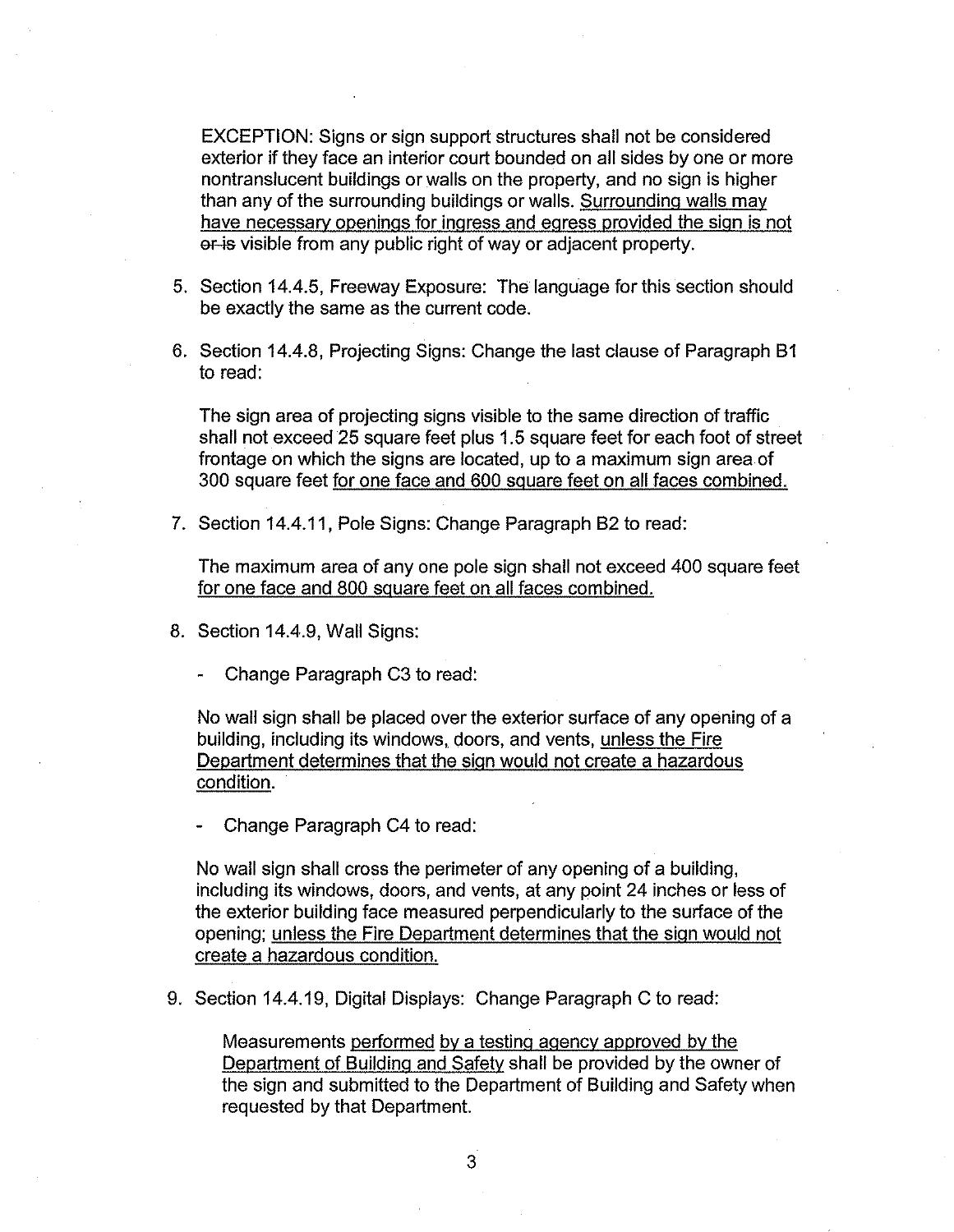10.Section 14.4.24, Comprehensive Sign Programs: Change Paragraph 82 to read:

A comprehensive sign program cannot be requested for property within an established Sign District or within the area of any Specific Plan er Overlay that contains special signage regulations.

11. Section 14.4.26, Violations and Administrative Civil Penalties

Amend Paragraph B5 to read:

The order to comply shall be posted in a conspicuous location on the premises where the violation has occurred and mailed via U.S. first class mail to each responsible party.

Amend Paragraph B6 to read:

Penalties are due and payable within 15 days of the date postmarked on the mailing in which the order to comply is sent, unless the violation is corrected before midnight on the 15<sup>th</sup> day after the postmarked date.

- Add a new paragraph 8, and renumber subsequent paragraphs accordingly:

If a responsible party appeals a penalty, the penalty shall not accrue for as long as the sign copy has been removed.

- 12. Sec. 13 of the proposed ordinance, "Grandfathering":
	- Initiated or Applied for Sign Districts:

Any initiated or applied for Sign District shall be subject to the Sign District regulations in this Code as of August 9, 2011, rather than to the subsequently updated regulations.

An "initiated or applied for Sign District" is one which was not approved before August 9, 2011 but was initiated or applied for before this date, pursuant to Section 12.32 of this Code; or any Sign District for which precise geographically defined boundaries were identified in a notice of preparation for an environmental impact report for which a notice of preparation was posted by the Department of City Planning before August 9, 2011.

After an initiated or applied for Sign District is adopted, any proposed amendments that would allow signs prohibited by Section 14.4.4 C of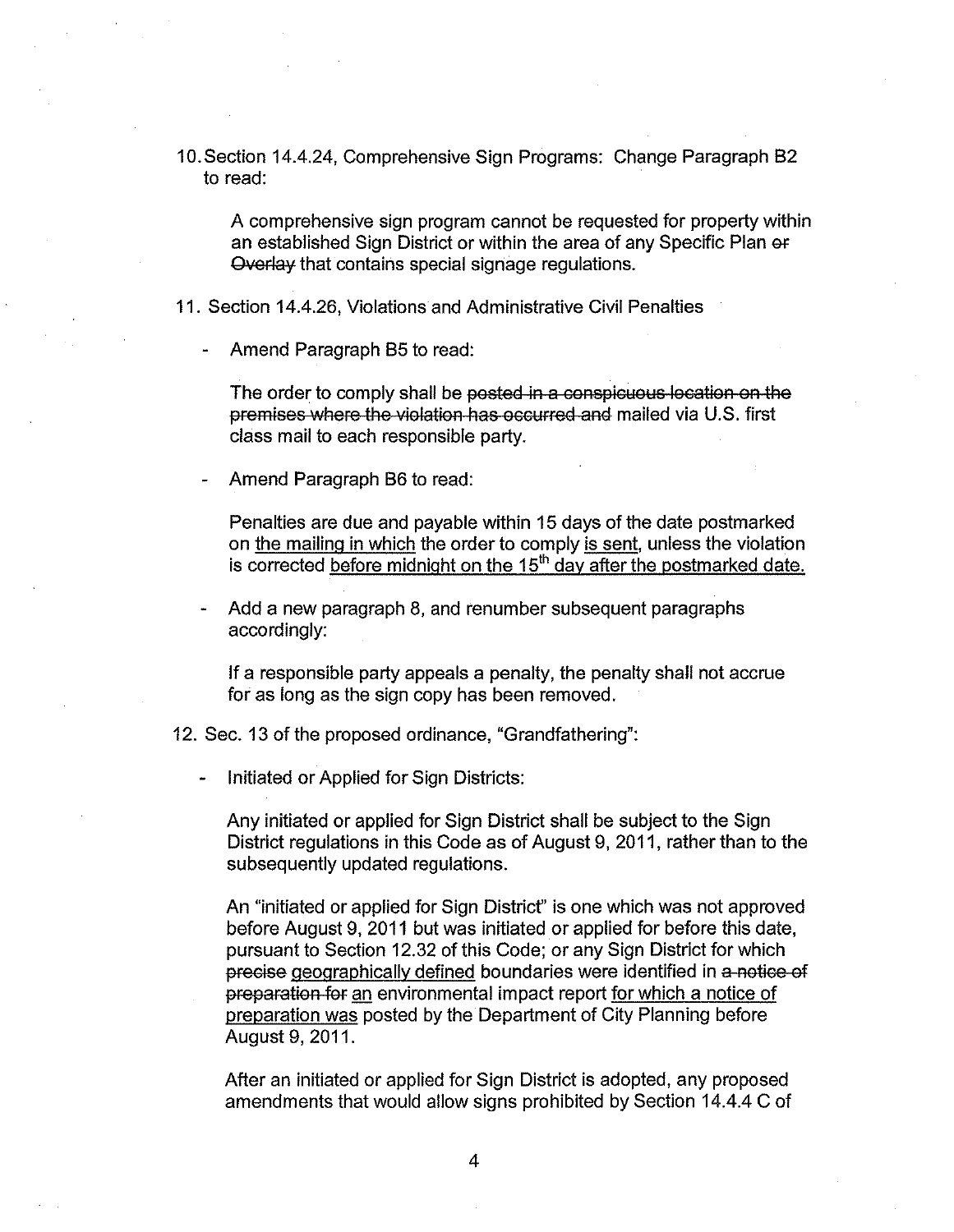this Code shall be subject to the Sign District provisions in this Code at the time such regulations amendments are proposed.

Initiated or Applied for Specific Plans:

Within any initiated or applied for specific plan, any regulations that permit signs prohibited by Section 14.4. 4 C of this Code governing signage shall be removed from the proposed specific plan and established within set forth in a proposed Sign District. The proposed Sign District shall be reviewed concurrently with the specific plan, shall not require an application fee, and shall be subject to the Sign District regulations regulations governing specific plans in this Code as of August 9, 2011, rather than the subsequently updated regulations governing Sign Districts.

An "initiated or applied for specific plan" is one which was not approved before August 9, 2011 but was initiated or applied for before this date, pursuant to Section 12.32 of this Code; or any specific plan for which precise geographically defined boundaries were identified in a notice of preparation for a an environmental impact report for which a notice of preparation was posted by the Department of City Planning before August 9, 2011.

After an initiated or applied for specific plan is adopted and a Sign District is adopted as provided above, any proposed regulations amendments to the Sign District shall be subject to the Sign District provisions in this Code at the time such regulations amendments are proposed.

13. Sec. 14 of the proposed ordinance: Fees

Change the fee for a Comprehensive Sign Program to \$31,316.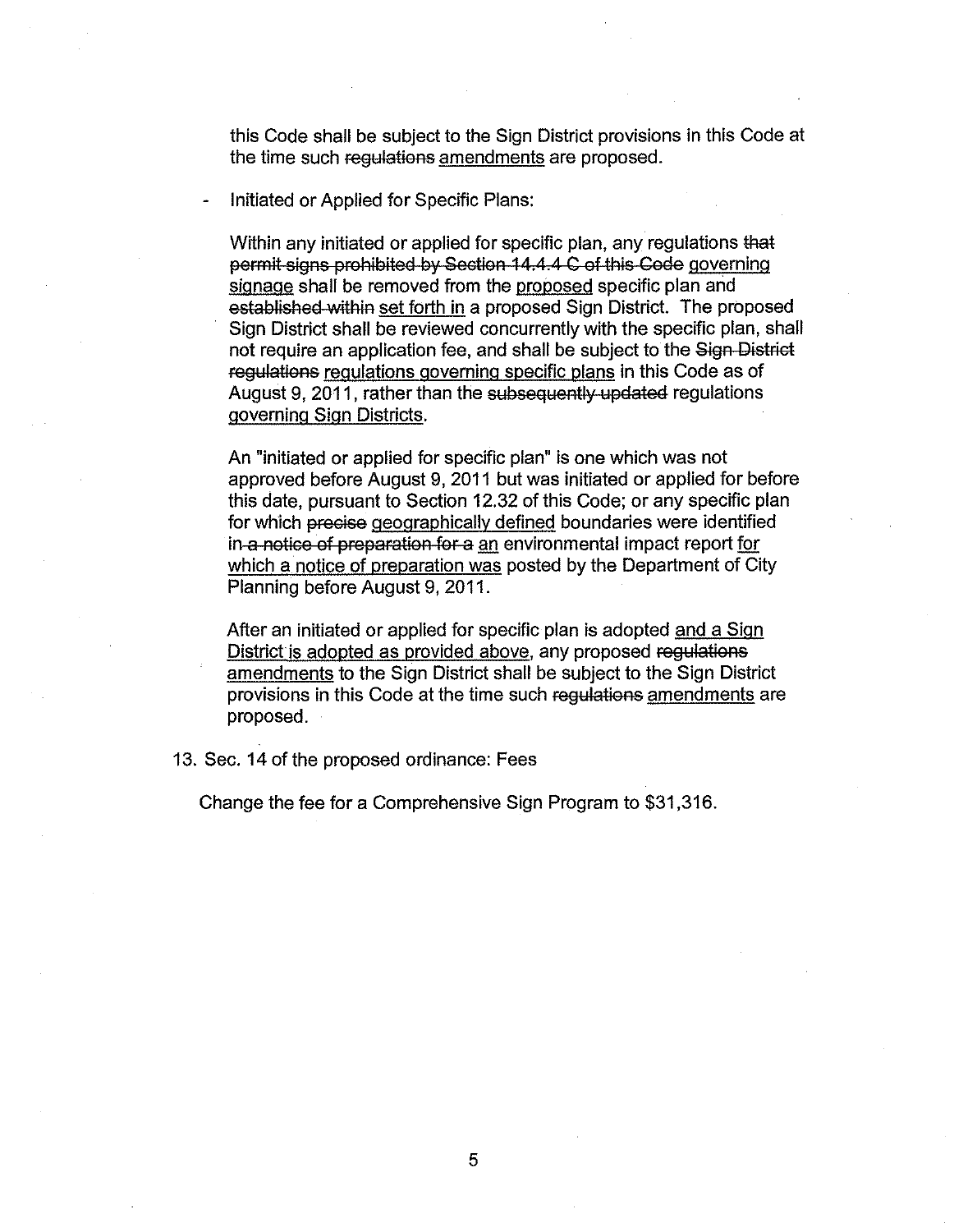## "Grandfathering" of Pending Sign Districts and Specific Plans --AUG. 2011 UPDATE--

There are currently 14 pending Sign Districts or Specific Plans where special sign allowances are pending that would allow sign types prohibited by the proposed sign ordinance. These areas would be impacted by the new sign ordinance, unless they are "grandfathered", or allowed to continue through the review and hearing process under the existing sign regulations. These 14 "pipeline projects" consist of:

- Five proposed Sign Districts initiated by private property owners' applications
- Three proposed Sign Districts initiated by City Council motions
- Six areas for which an existing Specific Plan or special ordinance is requested to be amended to change the signage allowed

The City Planning Commission (CPC), in its March 26, 2009 approval of the proposed sign ordinance, approved the grandfathering of two proposed Sign Districts. These two pending Sign Districts were approved for grandfathering because they had already been approved by the CPC prior to its approval of the new sign ordinance:

- Figueroa and Olympic Sign District (approved by CPC on 12/11/08)
- Seward addition to the Hollywood Sign District (approved by CPC on 2/24/09)

The tables below present information on the 14 "pipeline projects" with pending special signage allowances addressed by Sec. 13 of the proposed ordinance under consideration by PLUM on August 9, 2011.

| Common<br>Name                                   | Location                                                                                                                              | Council<br><b>District</b> | Case<br><b>Number</b>                                                | Date of<br>Application | <b>Status</b>                                                                    |
|--------------------------------------------------|---------------------------------------------------------------------------------------------------------------------------------------|----------------------------|----------------------------------------------------------------------|------------------------|----------------------------------------------------------------------------------|
| Metro<br>Universal                               | West side of Lankershim<br>between the 101 & Valley<br>Hear Dr; both sides of<br>Campo De Cahuenga<br>between the 101 &<br>Lankershim | 4                          | CPC-2008-<br>3512-GPA-<br>ZC-HD-BL-<br>SN-CUB-<br>CUW-CU-<br>ZAD-SPR | 8/22/08                | Pending review<br>by Planning<br>Department                                      |
| <b>Metropolis</b>                                | Bounded by the 110 to the<br>west, 110 offramp to the<br>south, Francisco St to the<br>east, and 8th St to the north                  | 9                          | CPC-2008-<br>4557-SN                                                 | 11/10/08               | Pending review<br>by Planning<br>Department                                      |
| Mid-Town<br>Crossing                             | San Vicente & Pico to San<br>Vicente & Venice                                                                                         | 10                         | CPC-2008-<br>2614-SN                                                 | 6/26/08                | CPC hearing on<br>5/14/09                                                        |
| Figueroa<br>and<br>Olympic                       | Block bounded by 9th St to<br>the north, Flower to the<br>east, Olympic to the south,<br>and Figueroa to the west                     | 9                          | CPC-2007-<br>842-SN                                                  | 2/16/07                | CPC approved<br>on 12/11/08;<br>PLUM approved<br>on 2/10/09;<br>awaiting CCL hrg |
| Seward<br>addition to<br>Hollywood<br>Sign Dist. | West side of Seward<br>bounded by Romaine to the<br>north & Barton to the south                                                       | 4                          | CPC-2008-<br>756-VZC-<br><b>VCU-CU-</b><br>CUB-ZV-<br>ZAA-SPR        | 2/27/08                | Approved in part<br>by CPC on<br>02/24/09;<br>awaiting CCL<br>hearing            |

## Pending Sign Districts Initiated by Private Property Owners' Applications: